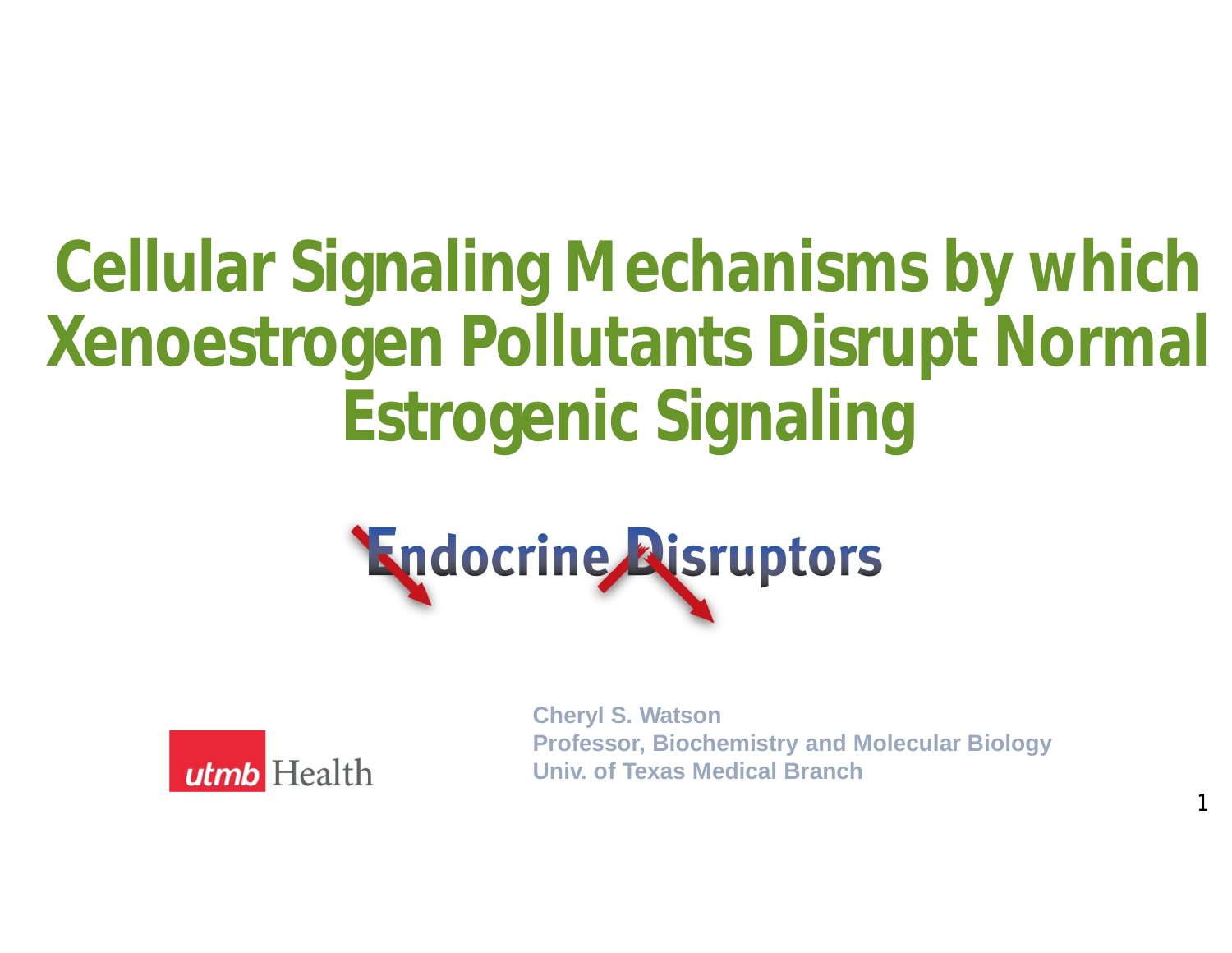



steroid ligand

alternative steriod protein for the membrane

variety of other membrane proteins which<br>may directly interact with steriod receptors in the plasma membrane

#### **How do estrogens of all types signal at the cell?**

·**From the nucleus (classical genomic mechanism)**

·**From the membrane (novel, rapid, nonclassical, nongenomic mechanism)**

**Proteins "moonlight" (do different jobs in different locations in the cell and in different tissues), and therefore partner with a lot of different proteins in those alternative locations** 2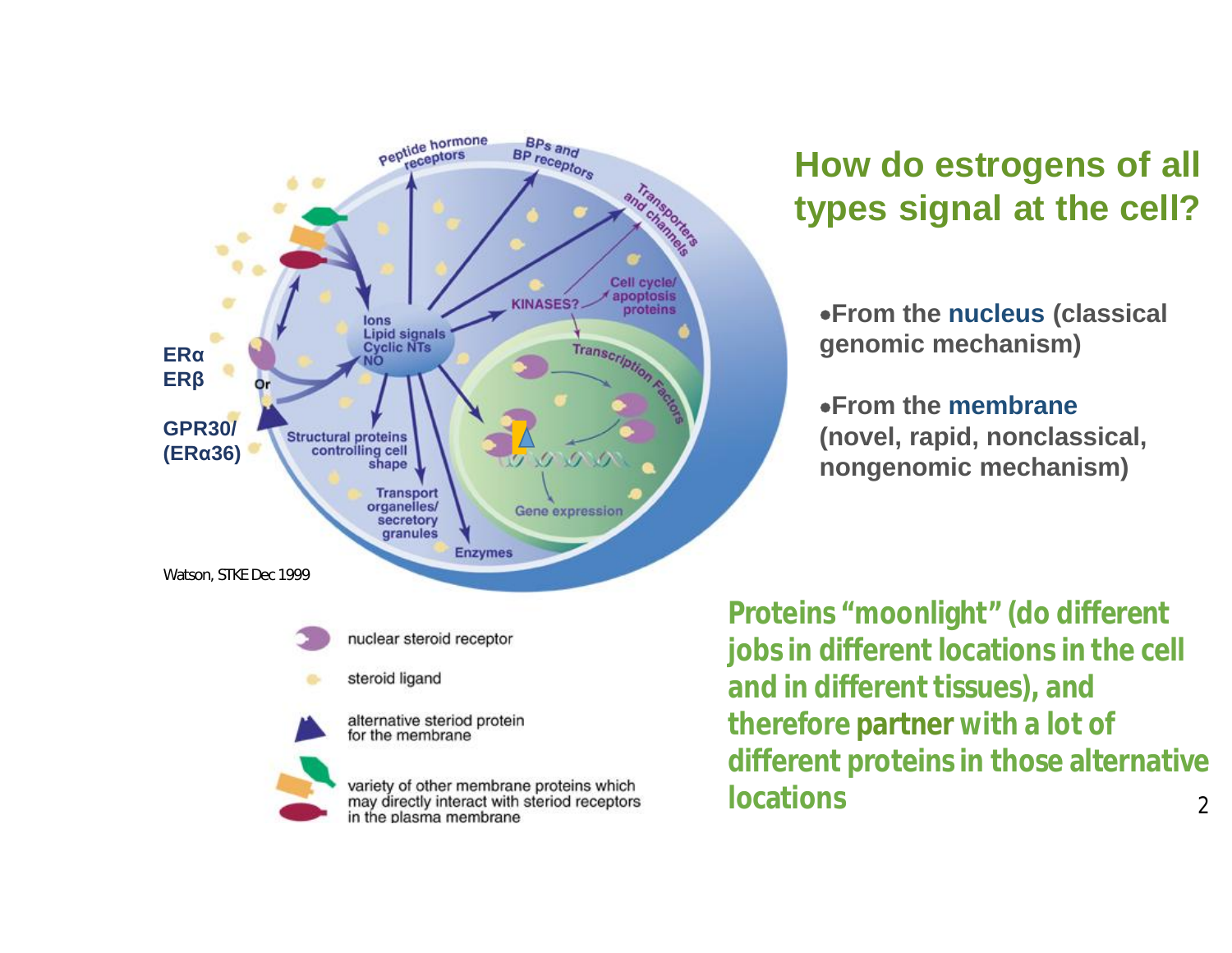### **We work on membrane estrogen receptors. What do they look like? Do they partner with other known membrane proteins?**





Guangzhen Hu - pituitary 3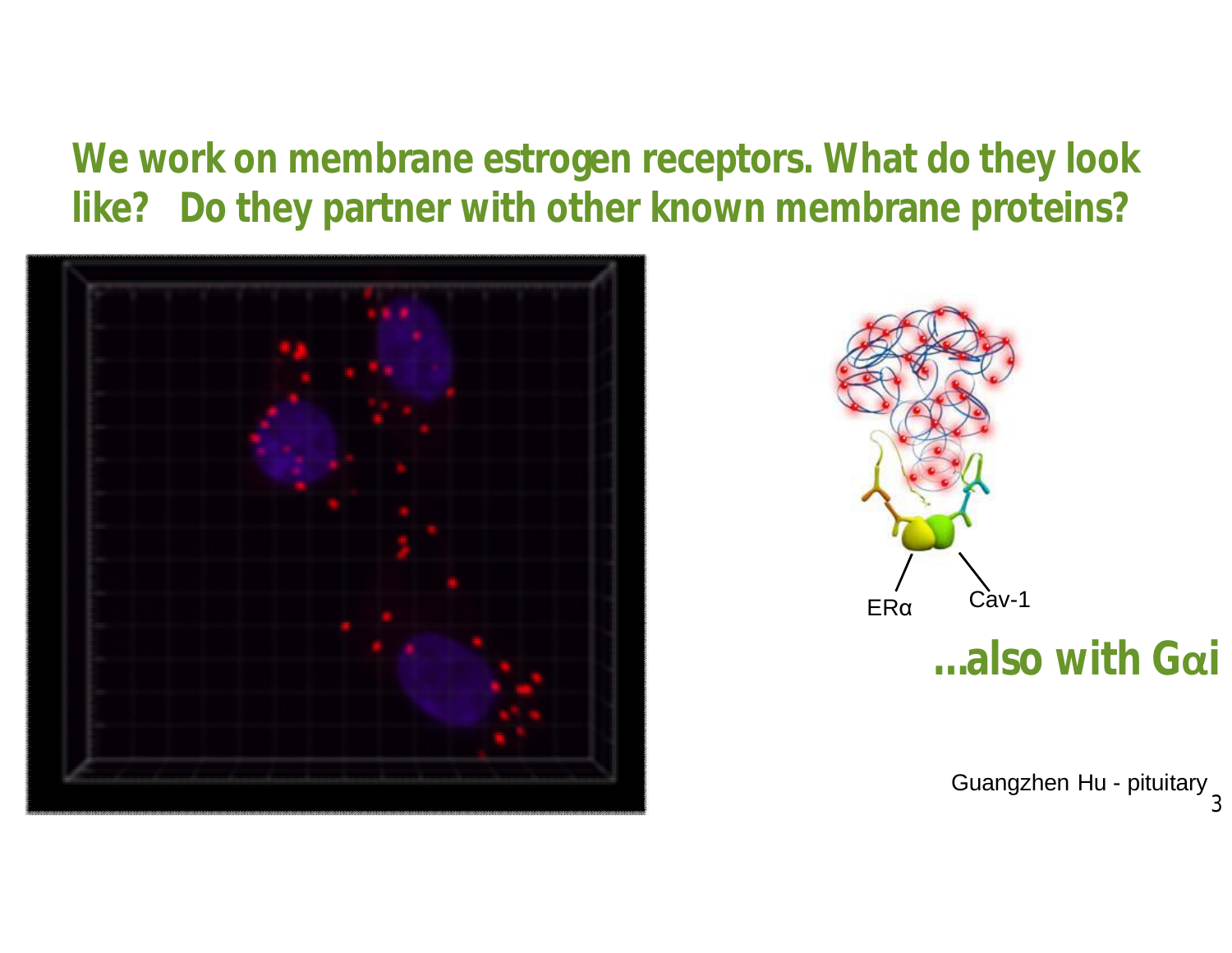**Cells/Tissues studied in the Watson lab: Collaborative projects:**

**mERα in a pituitary tumor cell line (GH3/B6) mediates rapid (1 min) PRL release and control of cell proliferation**

**mERα in breast cancer cell lines – mediates control of cell proliferation/growth inhibition**

**mERs in a pheochromocytoma neuronal cell line (PC-12) mediates rapid inhibition of dopamine uptake and stimulation of dopamine efflux**

**mERs in prostate cancer cells mediating cell killing or slower growth**

**mGRs in human and rodent T lymphoma cell lines mediate glucocorticoid-induced cell death (Bahiru Gametchu)**

**mERα in human and rodent mast cells and lymphocytes mediating histamine and leucotriene release and epigenomic ∆s in IFNγ synthesis (Terumi Midoro-Horiuti and Randy Goldblum)**

**mERα in hippocampal and mERß in medullary raphe cells mediates rapid inhibition of serotonin transport (Mary Thomas)**

**mERs in responding to xenoestrogens affecting amniotic membranes and pre-term birth (Ram Menon)**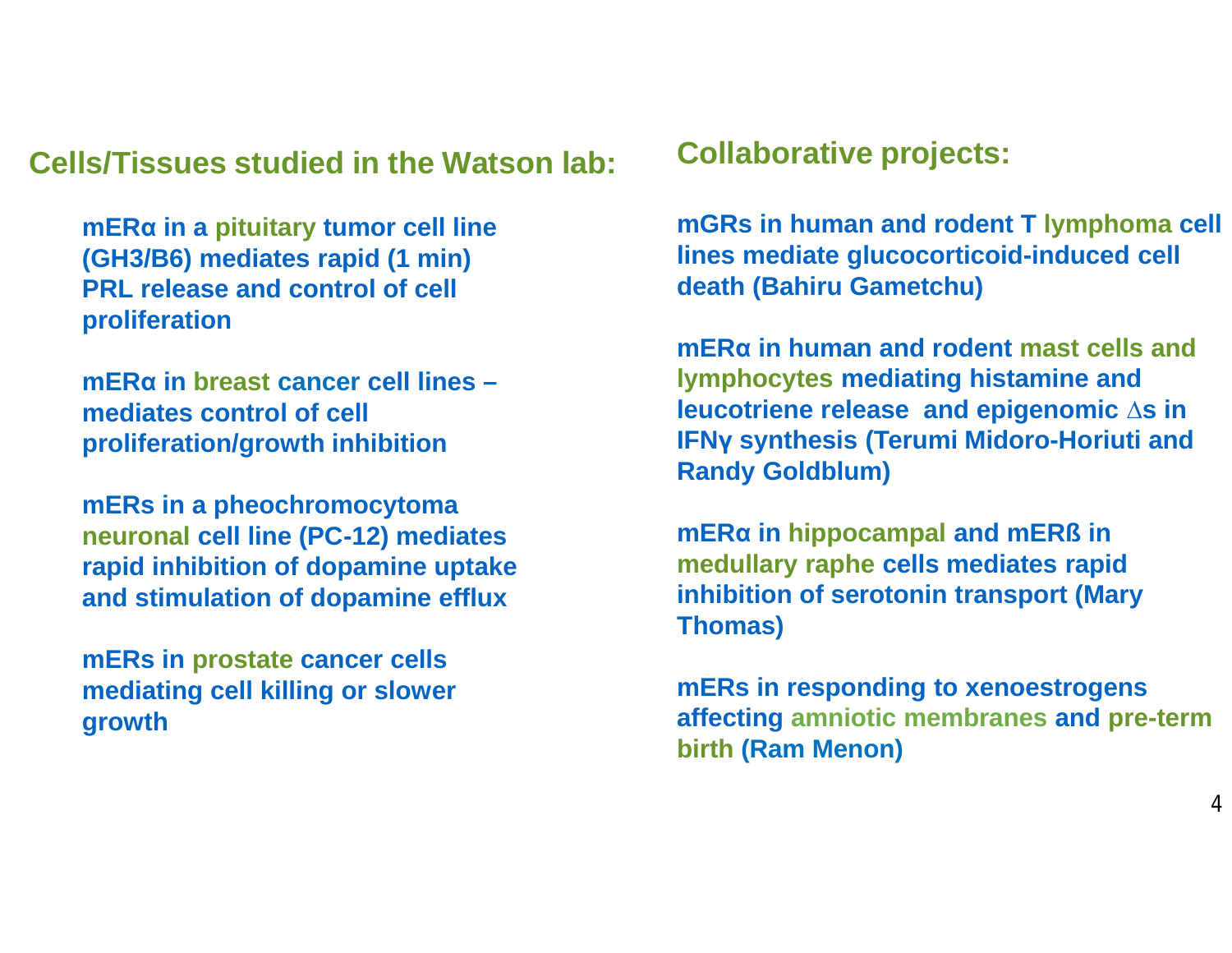## **What are the health issues for estrogens (Es)**

**You can't live without 'em (as individuals or as a species) as they prevent disease in both ♀s and ♂s: Reproductive failure Bone loss Vasomotor disturbances (hot flashes) Some cardiovascular system vulnerabilities Some cognitive declines, mood disorders Skin, immune system, and metabolic aging**

**You can't live with 'em (too long, too much, or at inappropriate developmental windows):**

**Cancer (breast, uterus, colon, pituitary) Blood clots Nausea and eating disorders Asthma Obesity and other metabolic disorders**

**So you need a balanced and highly regulated amount of exposure……**



**If you have the <b>WIONG** ones (xenoestrogens, XEs), you can have endocrine disruption of many types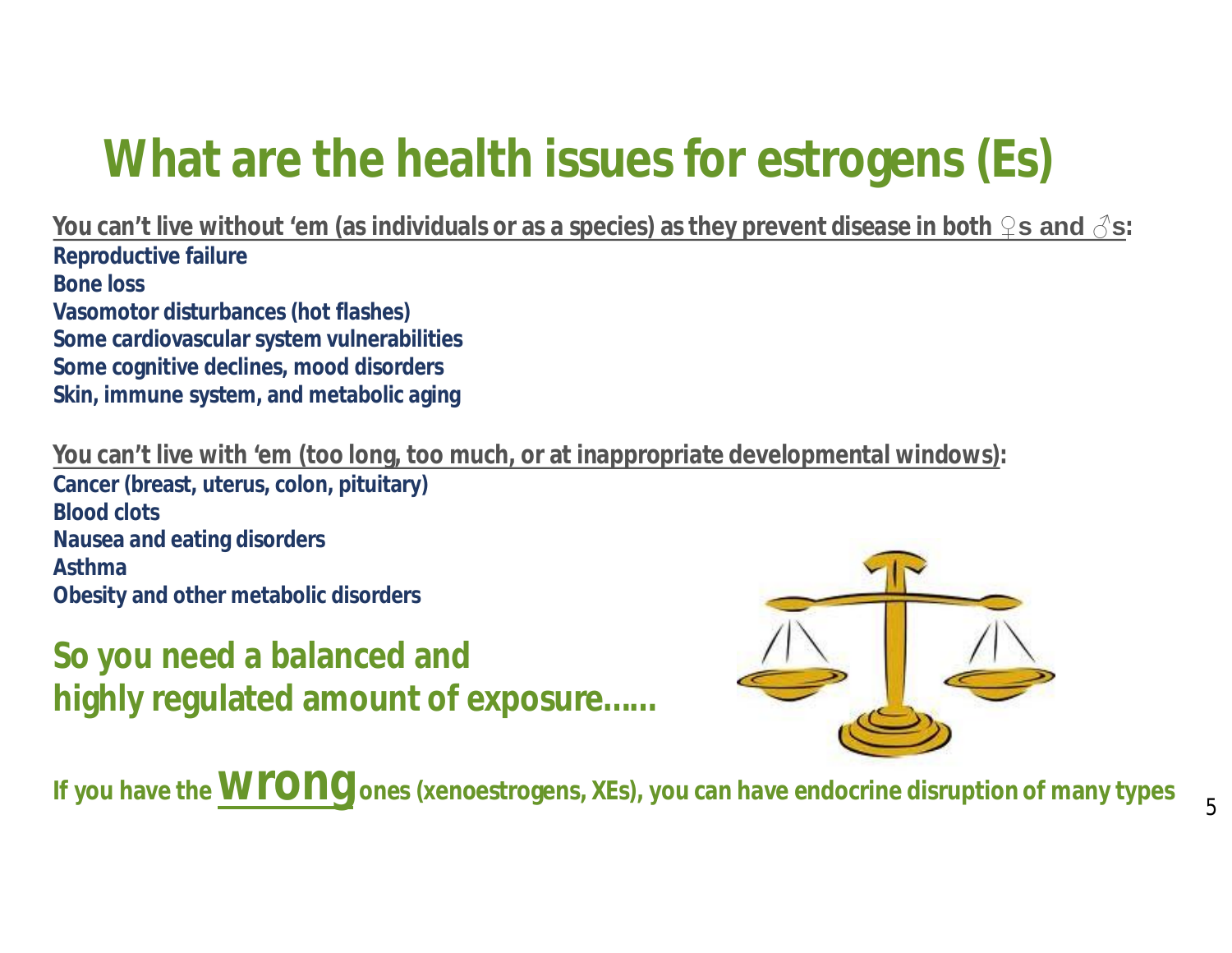## **So many estrogens…..so little time**

**We have examined >40 estrogens or antagonists so far, in at least one of our experimental systems:**

**Physiological: E<sup>1</sup> , E<sup>2</sup> , E<sup>3</sup> , 17αE<sup>2</sup> , and metabolites**

Pharmaceutical: agonists - EE<sub>2</sub>, DES; antagonists - ICl182700, tamoxifen, and **many newer selective agonists and antagonists – which can become pollutants**

**Plant: coumesterol, daizein, genistein, R-equol (all from soy), trans-resveratrol (grapes), 8-prenylnaringenin (hops)**

**Environmental:**

**--surfactants, plastics and their additives and metabolites: EP, PP, OP, NP, BPA (+ chlorinated, sulfated, glucuronidated); BPS, phthalates, PCB153 --pesticides/fungicides: dieldrin, endosulfan, DDE, heptachor, tributyltin**

**…but there are so many more…**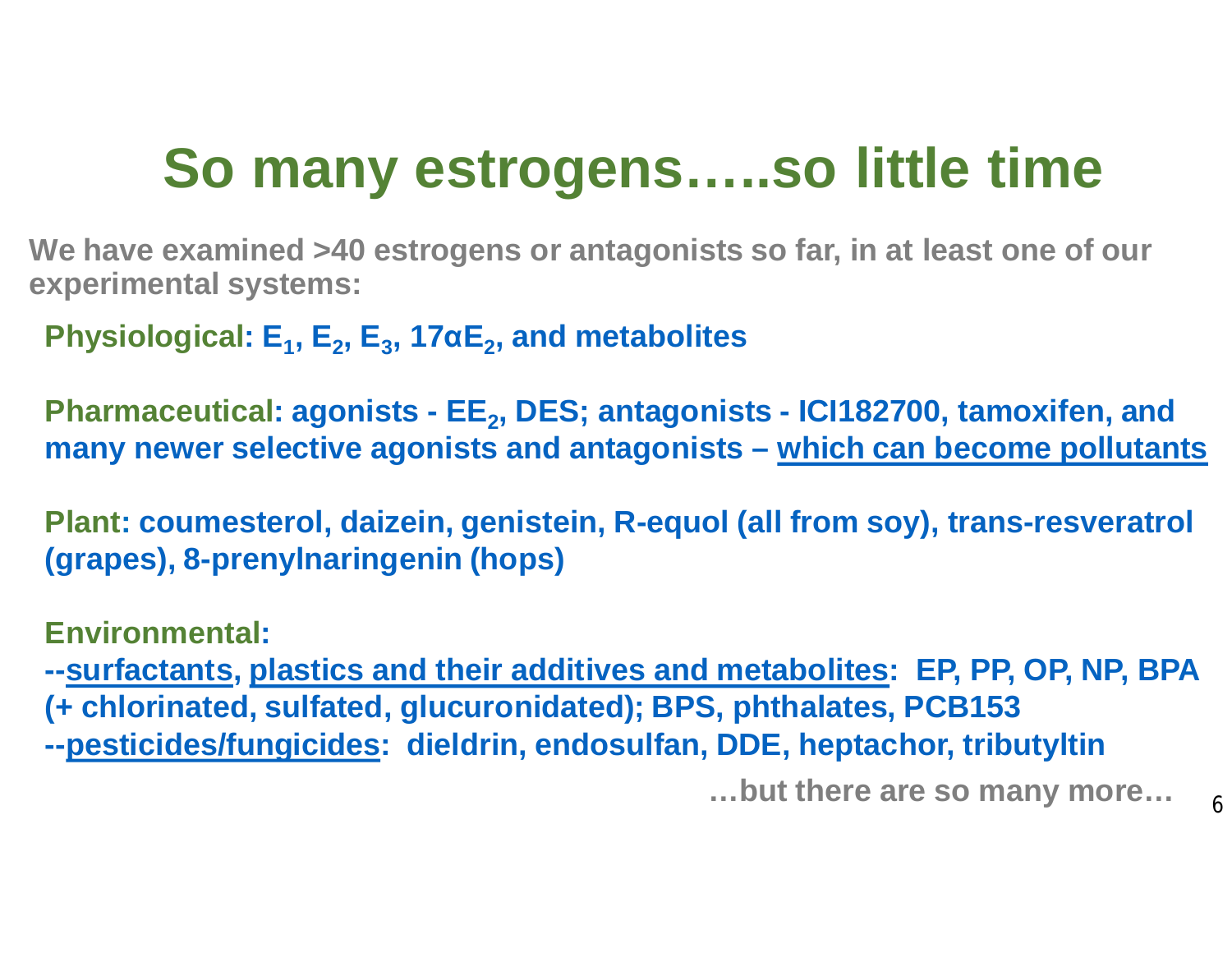### **Do XEs look like physiological Es?**

#### **Small molecules ~270-400 MW**





**physiological estrogen pharmaceutical estrogen phytoestrogen environmental estrogen**



17ß estradiol (E<sub>2</sub>)



O HO

**coumestrol**



**bisphenol A (BPA)**



**DDE (DDT metabolite)**

HO

**Nonylphenol (NP)**

 $\mathrm{C_{9}H_{19}}$ 

**…these molecules can also "twist" into similar shapes** <sup>7</sup>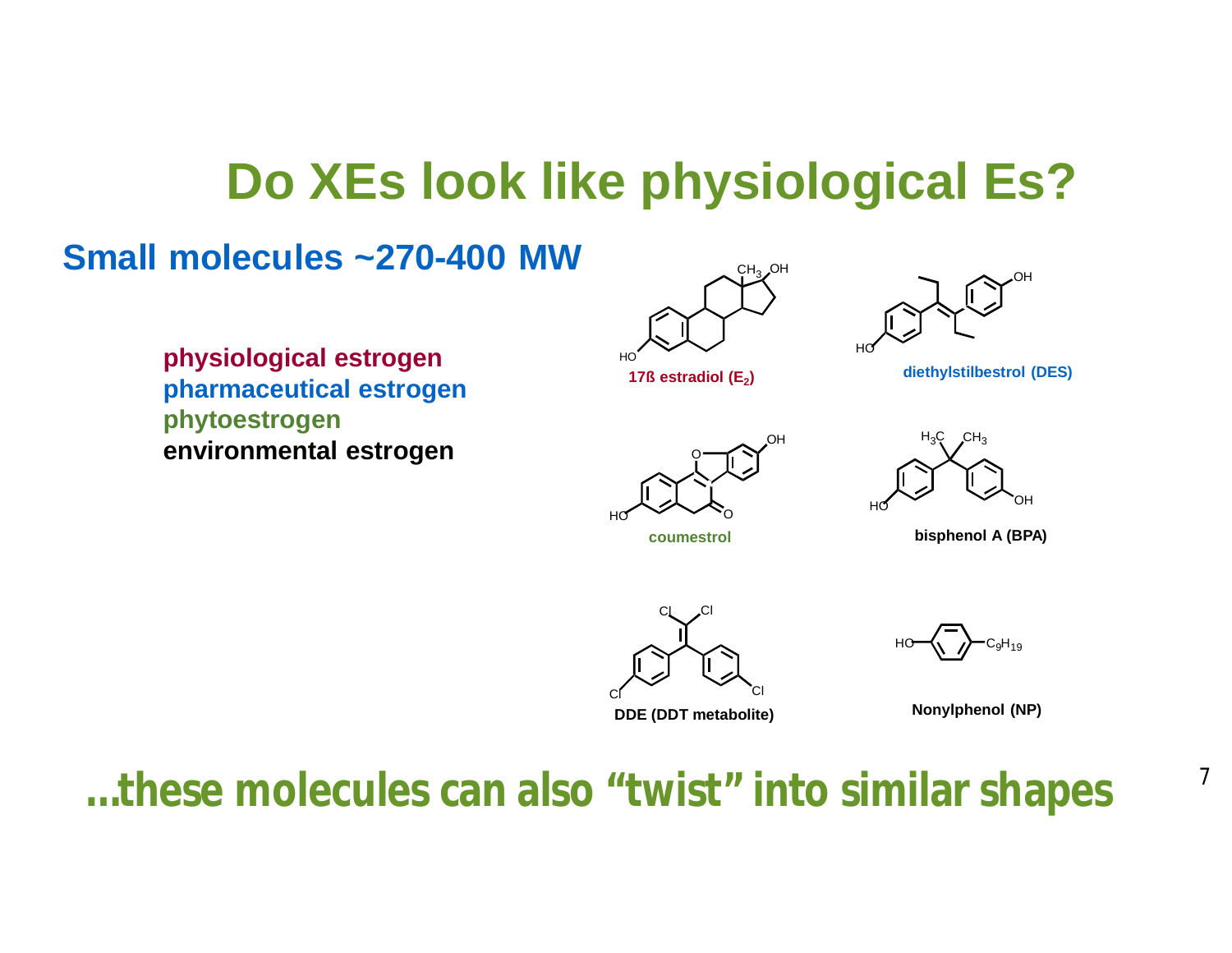**From our collective studies thus far we know that…..**

**Xenoestrogens can act very potently via rapid nongenomic (non-nuclear) mechanisms and membrane ERs……unlike slower genomic actions via nuclear ERs where sensitivity to xenoestrogens appears to be very low FAST POTENT**

**Xenoestrogens are imperfect estrogens – they do not exactly mimic endogenous estrogen actions… the signaling and functional patterns are different IMPERFECT**

**Xenoestrogens, like the physiological estrogens they mimic, cause nonmonotonic concentration dependence (lower doses are often more effective than higher doses) UNEXPECTED DOSE PATTERN**

**Xenoestrogens present in mixtures (like they are in our environment) can cause much greater disruption – even completely negating or reversing the actions of a physiological estrogen MIXTURES DISRUPT**

**I'll show you examples of these……………….** 8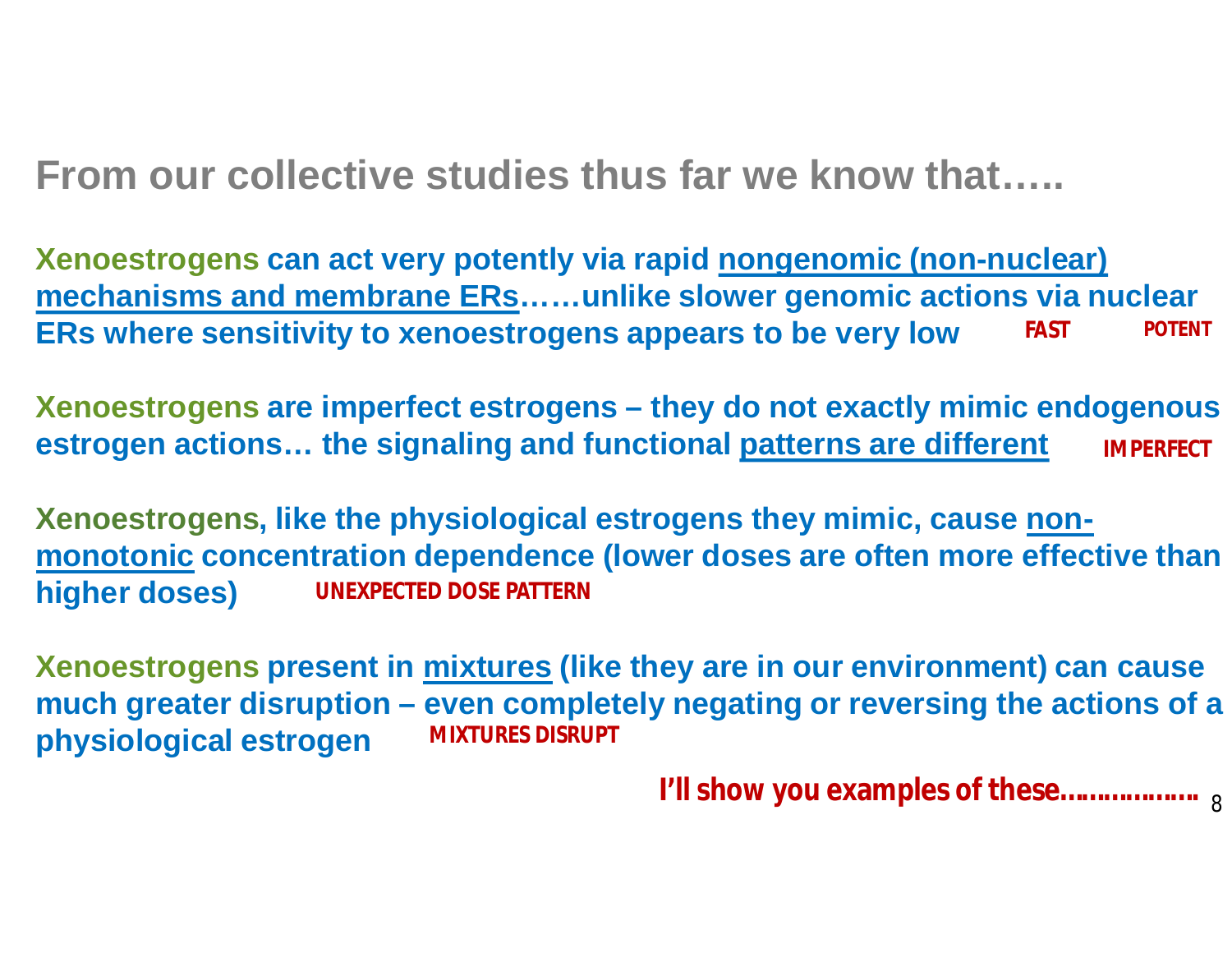**Concerns for cancer cells -- Which E signaling pathways affect cell growth, halt proliferation, or cause cell death?? –---------- here are shown the signaling pathways to ↓ cell number**

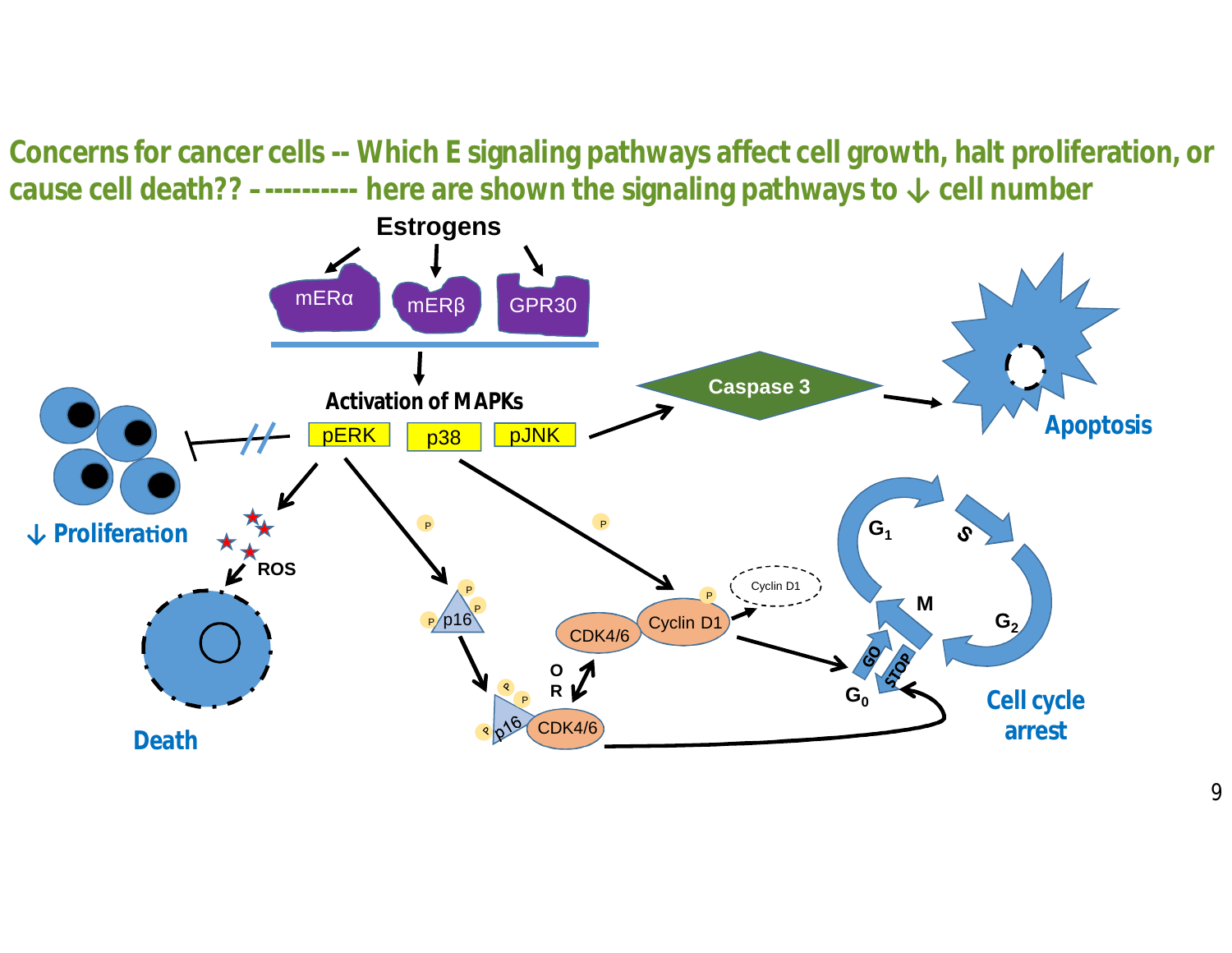**Signals – these are FAST (seconds to minutes) and POTENT (down to 10-15M) These are the ones we have demonstrated.**

- l **2 nd messengers: Ca++, cAMP, ROS**
- mitogen-activated protein kinases (MAPKs)
- other kinases/phosphatases-PKA; AKT; others tested -- selective by **tissue) – perhaps leading to pEZH2 and methylated histones involved in epigenetic changes**
- **G protein activations via GTP binding**
- l **p'ation leading to rapid degradation of cell cycle proteins**
- $\bullet$  **caspases (programmed cell killing)**
- downstream transcription factor post-translational modifications (P), **leading to genomic effects**

#### **Each has been related to functional endpoints and presence of mERs**

**These data collectively generated by Jennifer Jeng, Nataliya Bulayeva, Gaga Zivadinovic, Ann Wozniak, Guangzhen Hu, Mikail Kochukov, Celeste Finnerty, Andrea Norfleet, Manish Saraf, Luke Koong, Rene Vinas -- Acknowledgements: These and names of other contributers listed on each slide of their data** 10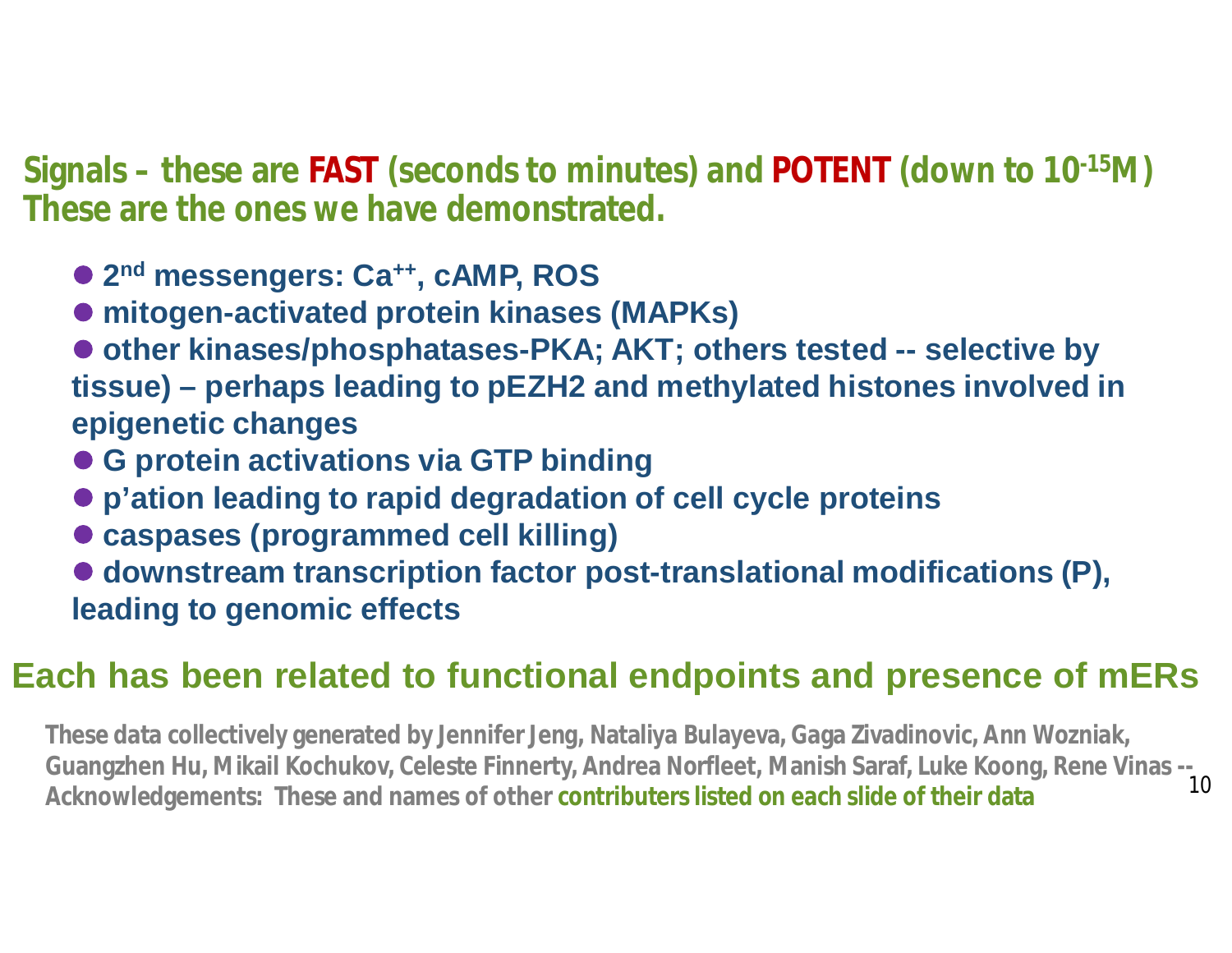**Some examples of the principles of nongenomic actions by XEs that we have learned:**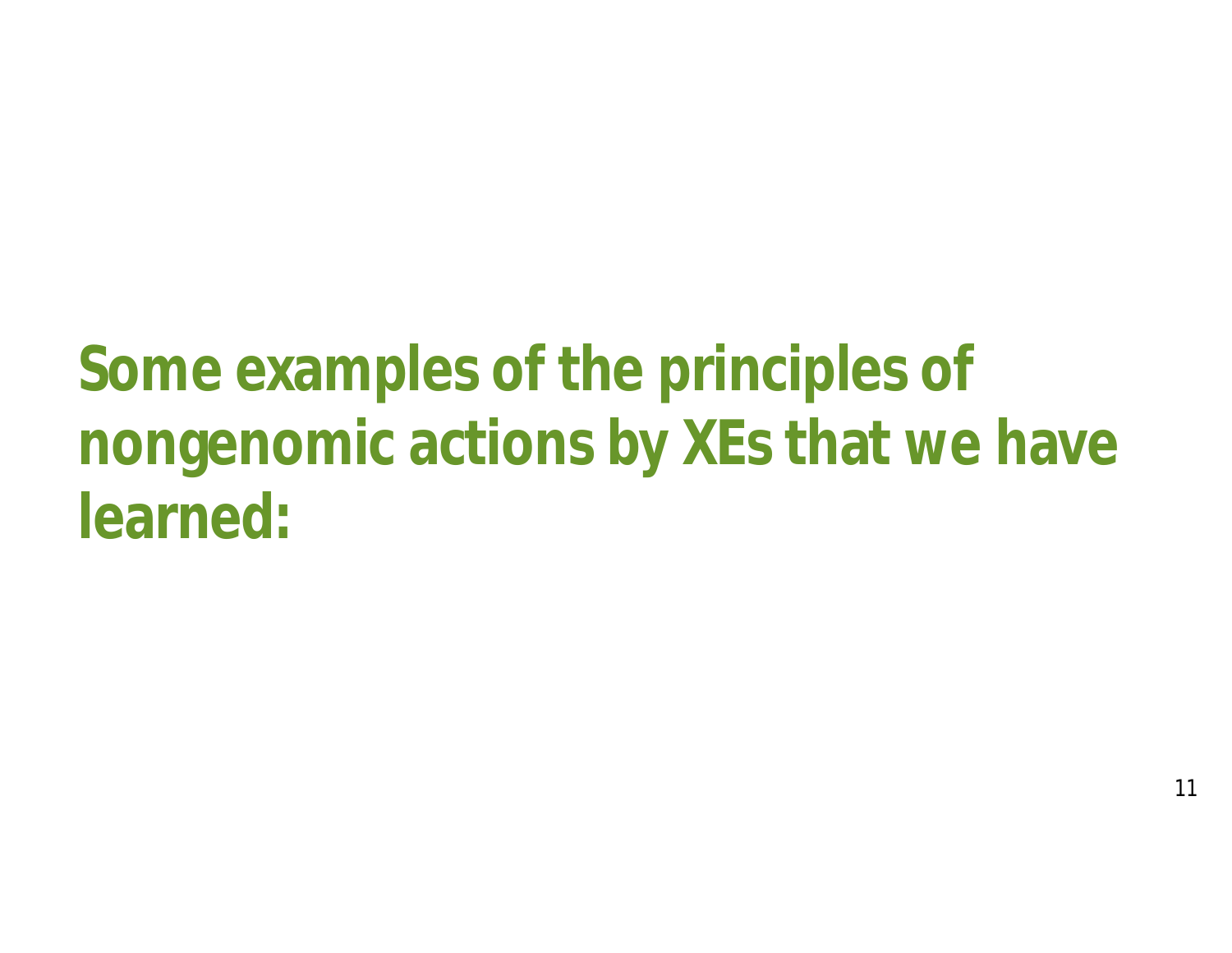**What ER subtypes could be involved? –→ all three (α, β, and GPR30) in both the membrane and the nucleus**



**Luke Koong - prostate**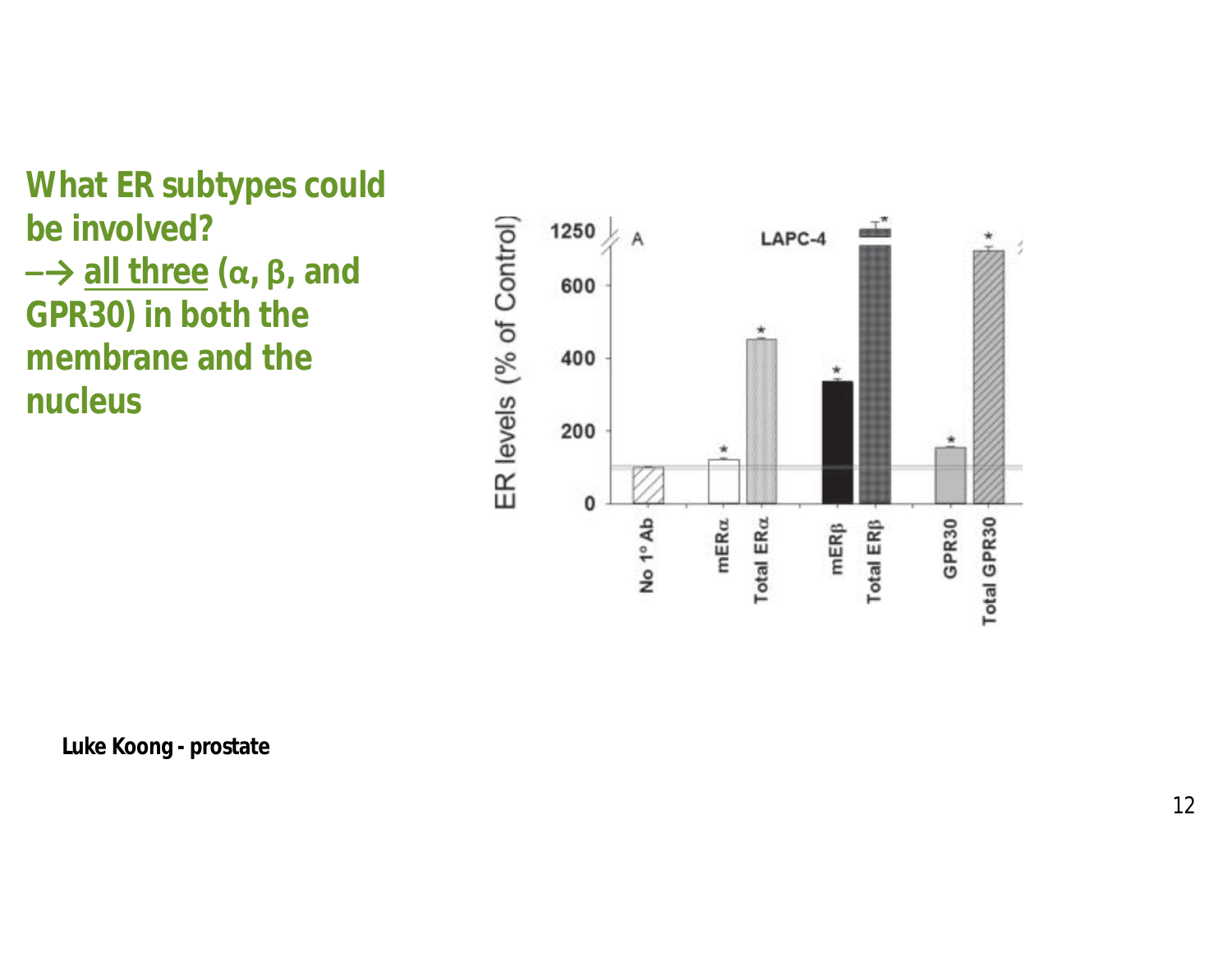

Manish Saraf - pituitary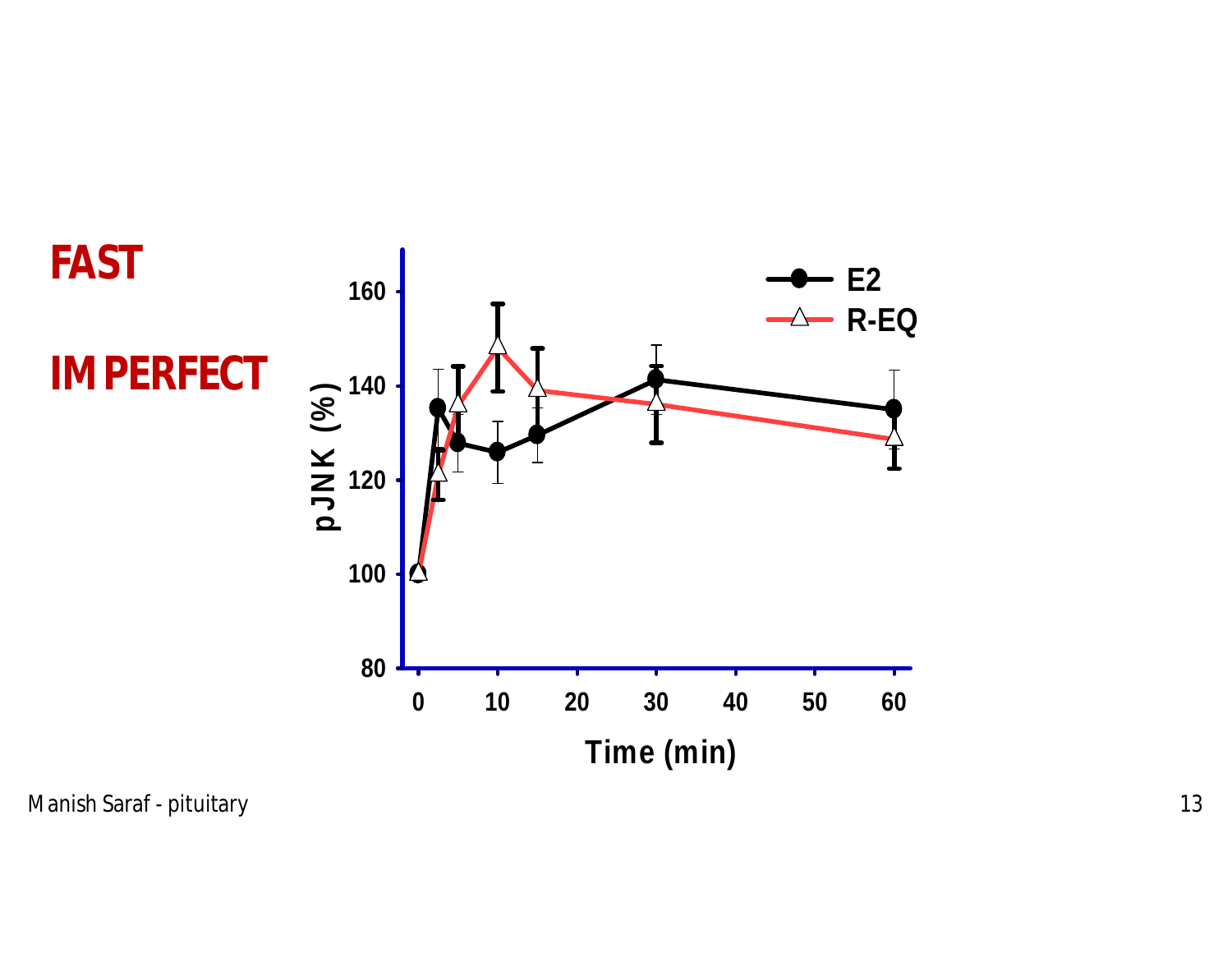

### **FAST**

Gaga Zivadinovic – breast cancer cells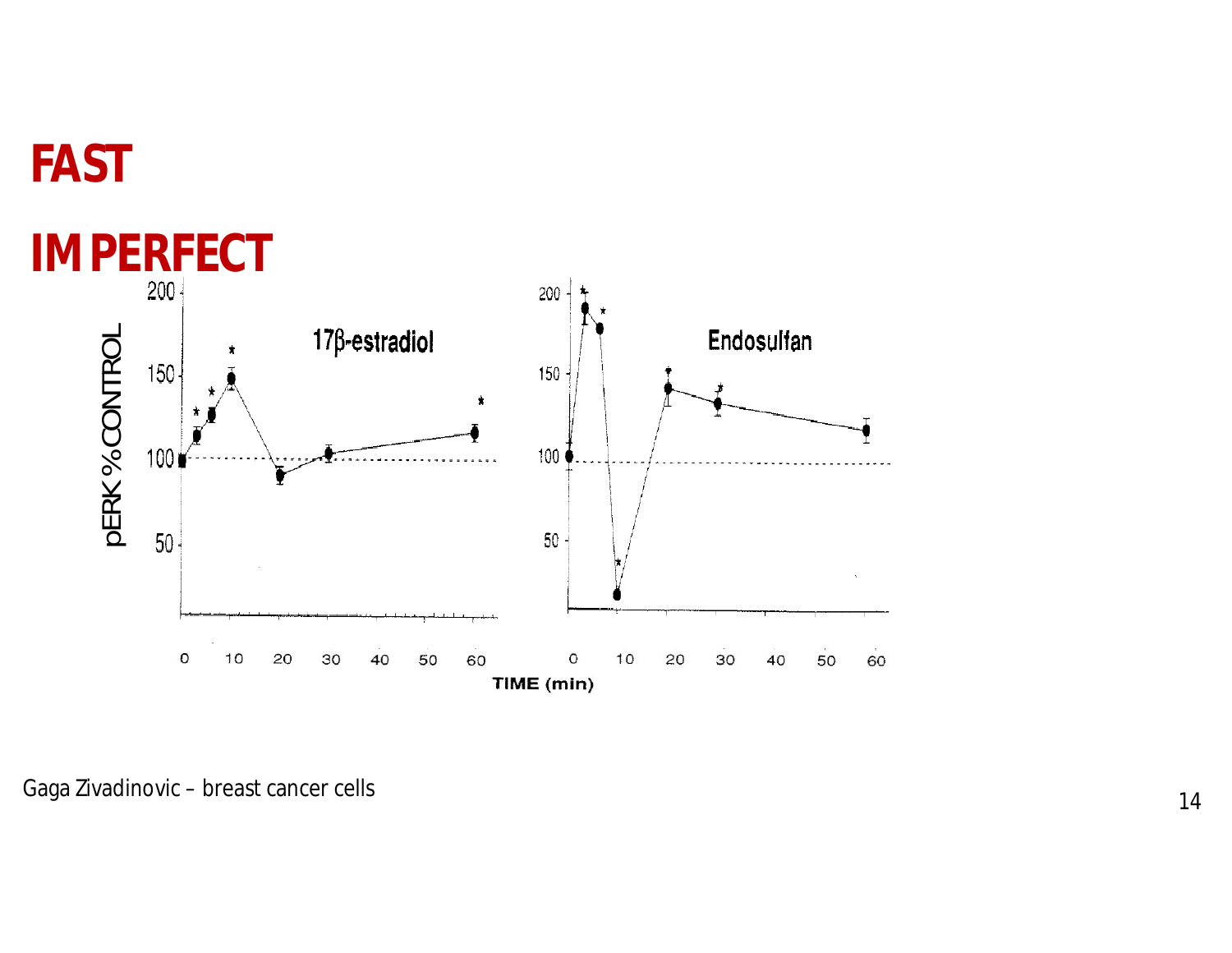**Summary table of many mechanisms expected to control cell proliferation in prostate cancer cells**

|                                                                                                                                                                                                  |                   | <b>Estradiol</b>                                                                                                                                                                                                                                                                     | <b>Diethylstilbestrol</b>                                                                                                                                                                                                                                 |
|--------------------------------------------------------------------------------------------------------------------------------------------------------------------------------------------------|-------------------|--------------------------------------------------------------------------------------------------------------------------------------------------------------------------------------------------------------------------------------------------------------------------------------|-----------------------------------------------------------------------------------------------------------------------------------------------------------------------------------------------------------------------------------------------------------|
| Red mechanisms $\downarrow$ cell #;<br>Green mechanisms $\uparrow$ cell #;<br><b>Black mechanisms were</b><br>activated but equivalent in<br>all cases;<br>Gray, not mechanistically<br>involved | LAPC-4<br>(Early) | <b>Cell Viability</b><br>$\uparrow$ pERK→ $\uparrow$ ROS via ERα, ERβ<br><b>J</b> pJNK<br>p-p38<br><b>Caspase 3</b><br>- 6<br><b>Necroptosis</b><br>↑ <b>p-p16<sup>INK4A</sup></b><br>$\uparrow$ p-cyclin D1, via ER $\alpha$ , ER $\beta$<br><b>J</b> Total cyclin D1               | Cell Viability: 10-14-10-11 and 10-6 M<br><b>L</b> pERK -- ROS<br>↓ pJNK<br>$\uparrow$ p-p38<br>$\uparrow$ Caspase 3<br>5<br><b>Necroptosis</b><br>↑ p-p16 <sup>INK4A</sup><br>$\uparrow$ p-cyclin D1, via ER $\beta$ , GPR30<br><b>J</b> Total cyclin D1 |
|                                                                                                                                                                                                  | PC-3 (Late)       | Cell Viability: $10^{-10} - 10^{-8}$ M<br>$↑$ ↑ pERK→↑ ROS via ERβ, GPR30<br>$\uparrow$ pJNK<br>$p-p38$<br>Caspase 3<br>6<br><b>Necroptosis</b><br>$\overline{\mathbf{0}}$<br>↑ p-p16 <sup>INK4A</sup><br>$\uparrow$ p-cyclin D1, via ER $\beta$ , GPR30<br><b>J</b> Total cyclin D1 | $\leftrightarrow$ Cell Viability<br>↓ pERK→ ROS<br>↓ pJNK<br>$\uparrow$ p-p38<br>Caspase 3<br>$\overline{2}$<br><b>Necroptosis</b><br>$\overline{2}$<br>p-p16INK4A<br>p-cyclin D1, via no ERs<br>Total cyclin D1                                          |

**Surprising outcome -- DES R<sup>x</sup> to late stage tumors wouldn't be expected to work very well, yet this is the most common estrogenic therapy. E<sup>2</sup> R<sup>x</sup> should be the most effective. \*\*\*Can xenoestrogens interfere in the prostate cancer killing effects of estradiol?????**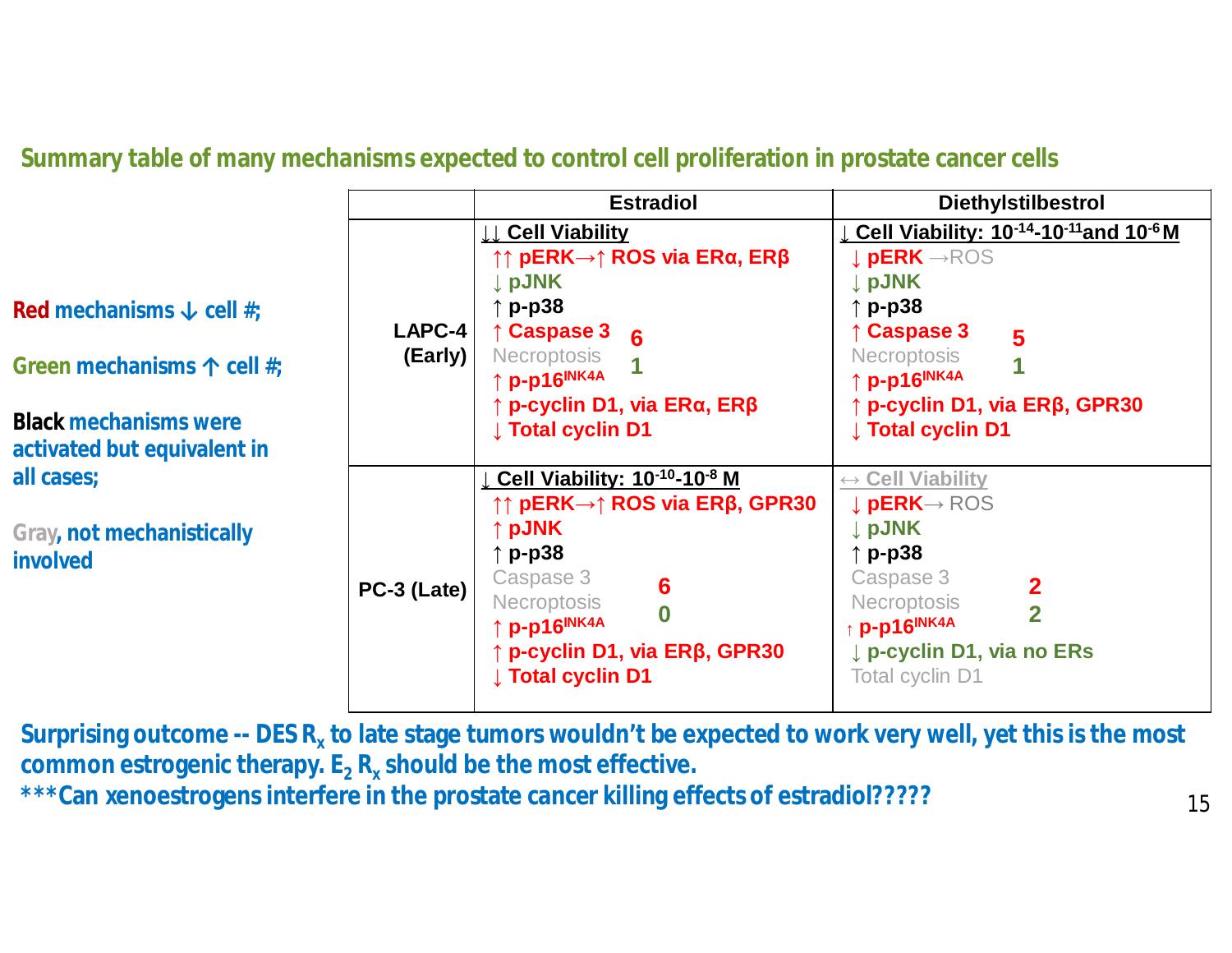**What about combinations of XEs that challenge physiological Es ??? – which is the way we experience them as environmental contaminants**

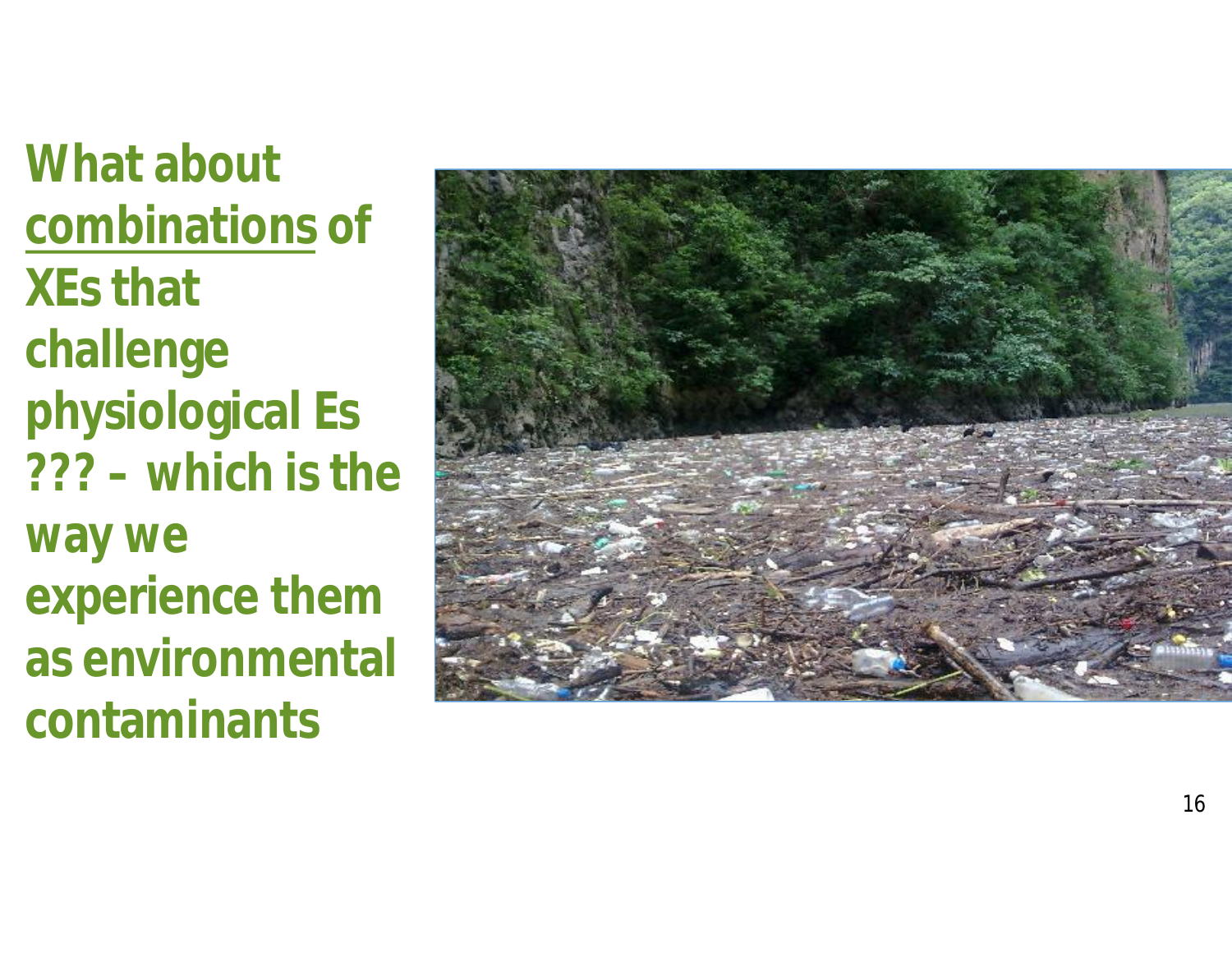**XEs at less effective concentrations can enhance a physiologic estrogenic response; inhibit at more effective concentrations – this is the most typical effect of combinations**

### **UNEXPECTED DOSE PATTERN MIXTURES DISRUPT POTENT**

25 50 75 100 125 150 EP EP+E1  $\frac{*}{\sqrt{2}}$ # # \* \* # #  $\biguparrow$ \* # # \*  $E<sub>1</sub>$  $\overline{V}$  $\begin{matrix} \star \\ \searrow \end{matrix}$  -15 -14 -13 -12 -11 -10 -9 -8 -7 p-E  $\boldsymbol{\alpha}$ K (% of c ontrol) Log [Concentration (M)]

Have assessed this for 15 cases (3 physiologic estrogens –  $\mathsf{E}_1$ ,  $\mathsf{E}_2$ , and  $\mathsf{E}_3$  - challenged by 5 different XEs)

(physiologic estrogens all at 1 nM for 5 min responses)

Jennifer Jeng – pituitary

17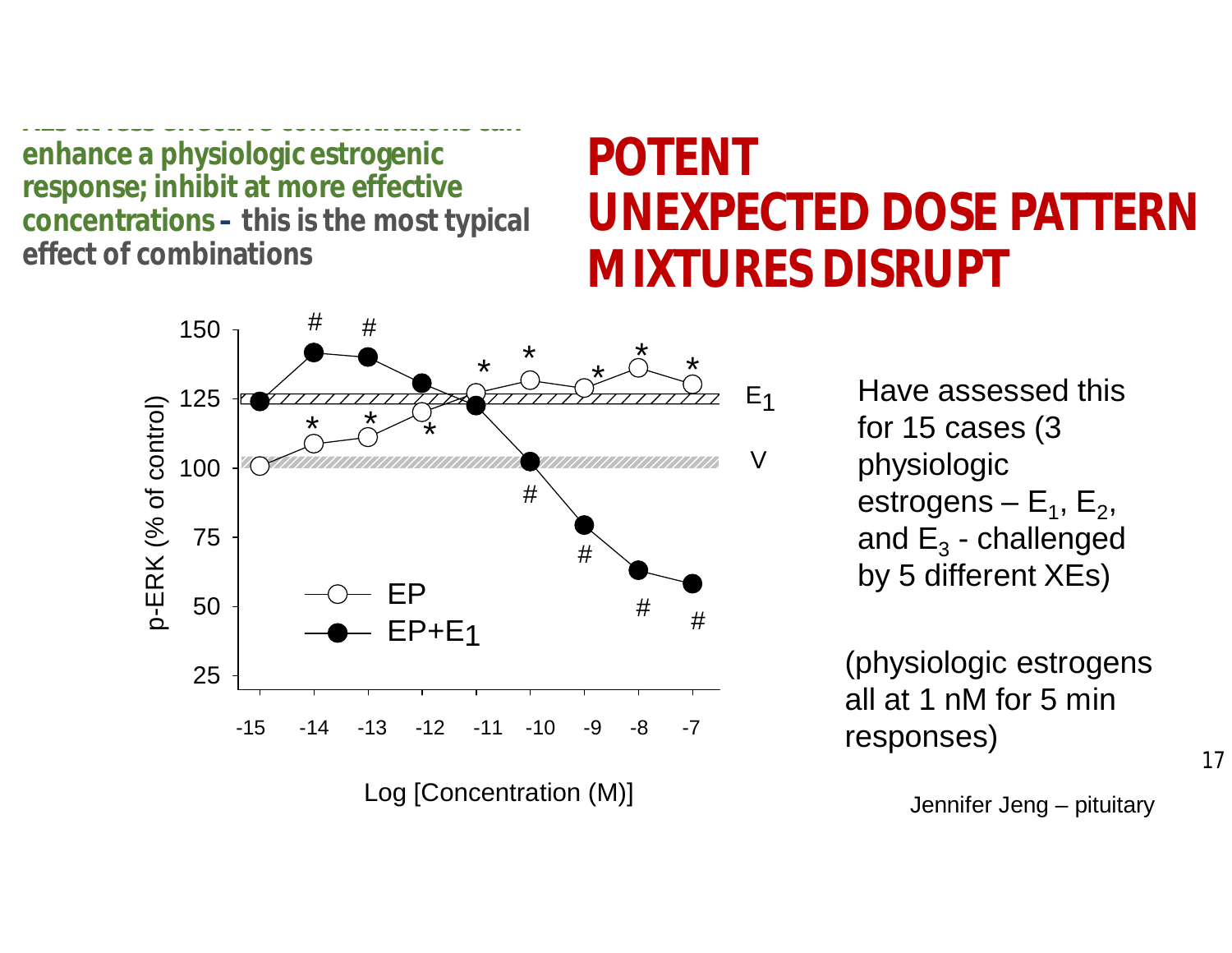#### **Are we making progress in getting rid of any xenoestrogens in the environment? – we are just playing "whack-a-EDC"**

**There are currently about 20 possible substitutes for BPA with similar structures**

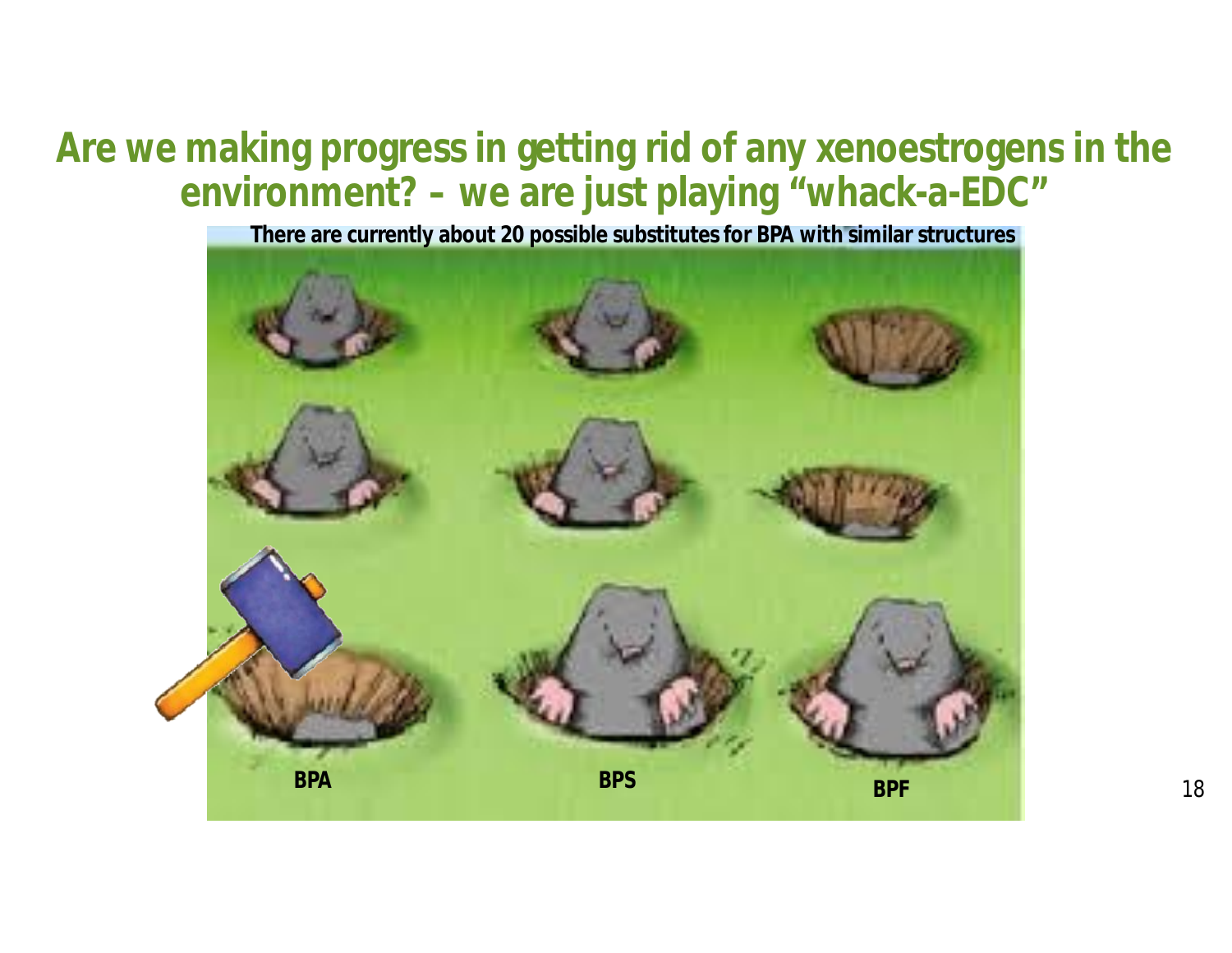#### **What can we do about this in the future????**

**The Future of Green Chemical Design: A unique alliance between biologists and chemists to test and then design much** *safer* **chemicals for the marketplace**

**TiPED (Tiered Protocols for Endocrine Disruptors) http://www.tipedinfo.com/**

Outlined in this publication:

Green Chemistry (DOI 10.1039/c2gc35055f; www.rsc.org/greenchem PAPER) **Designing endocrine disruption out of the next generation of chemicals** T. T. Schug, R. Abagyan, B. Blumberg, T. J. Collins, D. Crews, P. L. DeFur, S. M. Dickerson, T. M. Edwards, A. C. Gorei L. J. Guillette, T. Hayes, J. J. Heindel, A. Moores, H. B. Patisaul, T. L. Tal, K. A. Thayer, L. N. Vandenberg, J. C. Warner, C. S. Watson, F. S. vom Saal, R. T. Zoeller, K. P. O'Brien and J. P. Myers

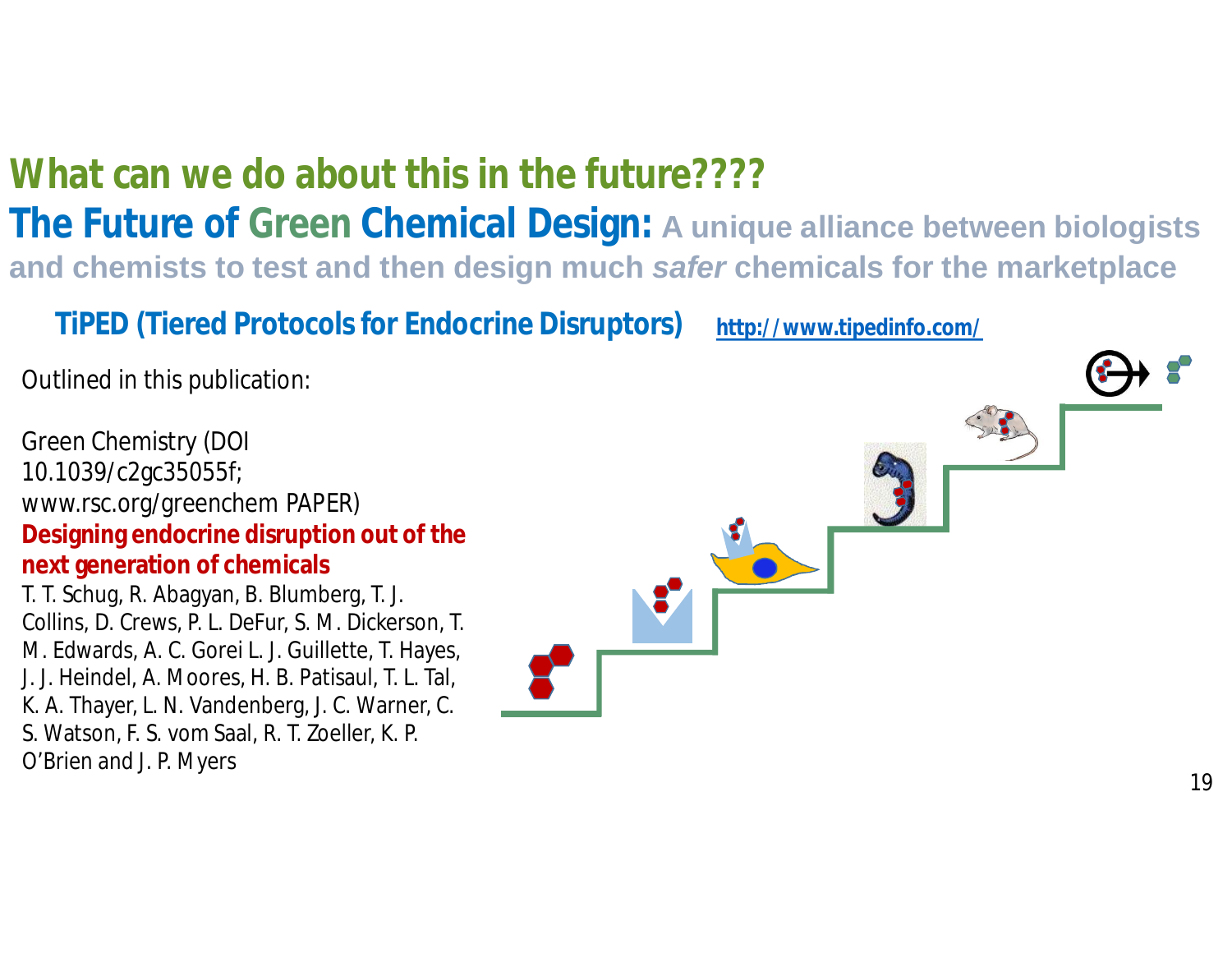**…and we are organizing and focusing our ideas, responses, and commentaries into talks and written forums (journals, blogs, FB pages, and our web site) so everyone can share and debate them….**



- •**Signaling mechanisms**
- •**Endocrine disruption-based disease**
- **High throughput, structure-based, and modeling methodologies**
- •**Experimental models**
- **Perinatal origins of adult disease**
- •**Natural endocrine disruptors**
- •**Cross-training for chemists and biologists**
- **Public policy**
- •**Education and Outreach**

**waivers for articles submitted through September 30, 2016**

…..the journal

Taylor & Francis – open access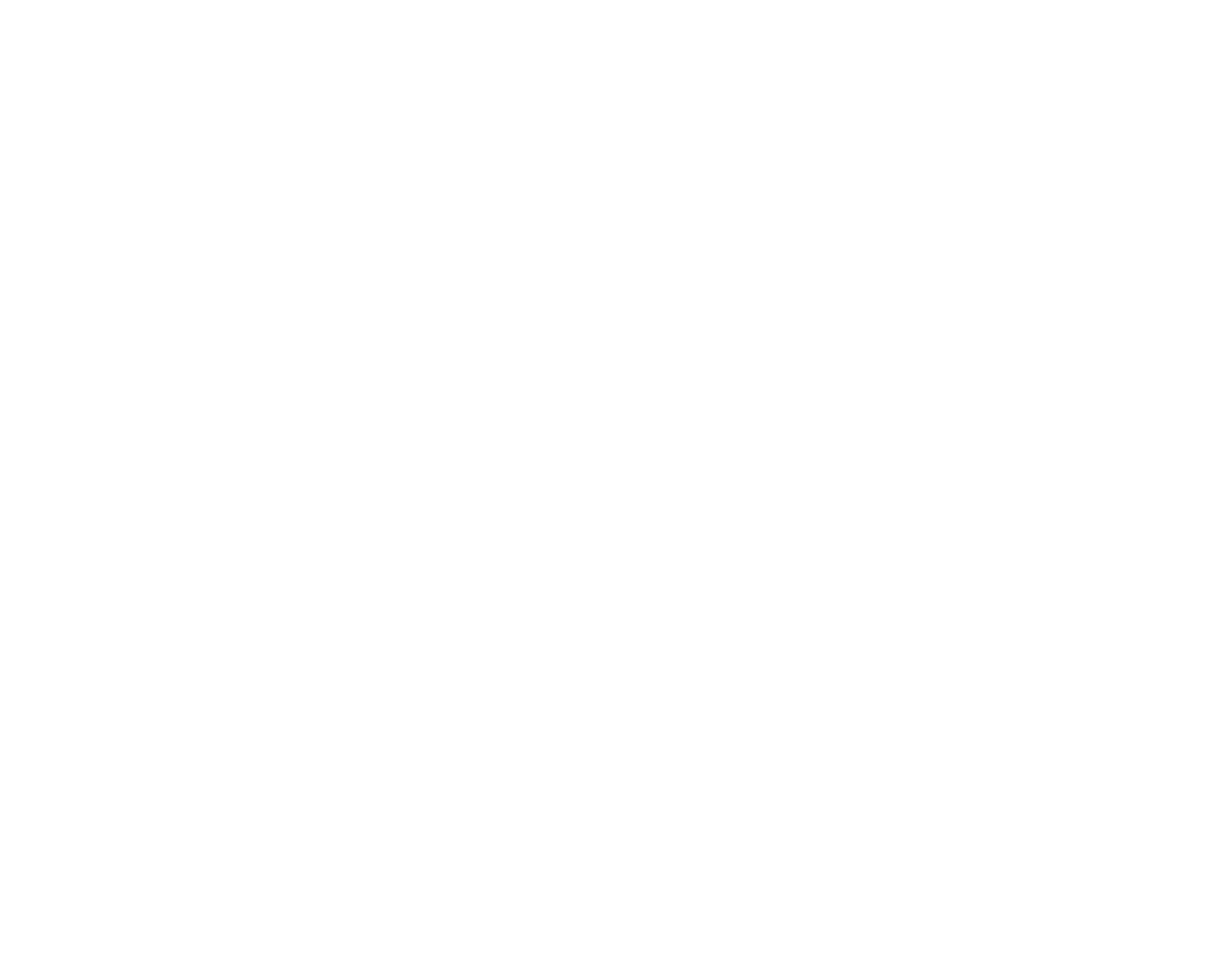**Because we compare multiple classes and structurally related XEs at multiple concentrations, times, signaling mechanisms, and combinations…….we need to do a lot of samples at one time for comparisons.**

**We developed medium through-put assays more accurate and sensitive than Westerns or commercial "in-cell Westerns" -- a fixed-cell 96-well plate immunoassay that:**

● is **optimized** for each task -- cell type, epitope-Ab pair, and cell compartment (based on **permeabilization)**

l **makes use of the many Abs now available to detect activation (usu. p'ation, also GTP-charging, methylation) of proteins, or the subcellular location of proteins (membrane vs. intracellular)**

l **comparing different Es vs. XEs and their mixtures over long time courses, at wide ranges of concentrations brackets real life exposures**

• with adaptations for each molecule assessed, one can do these assays in parallel

l **has recently been automated using a BioMek robot**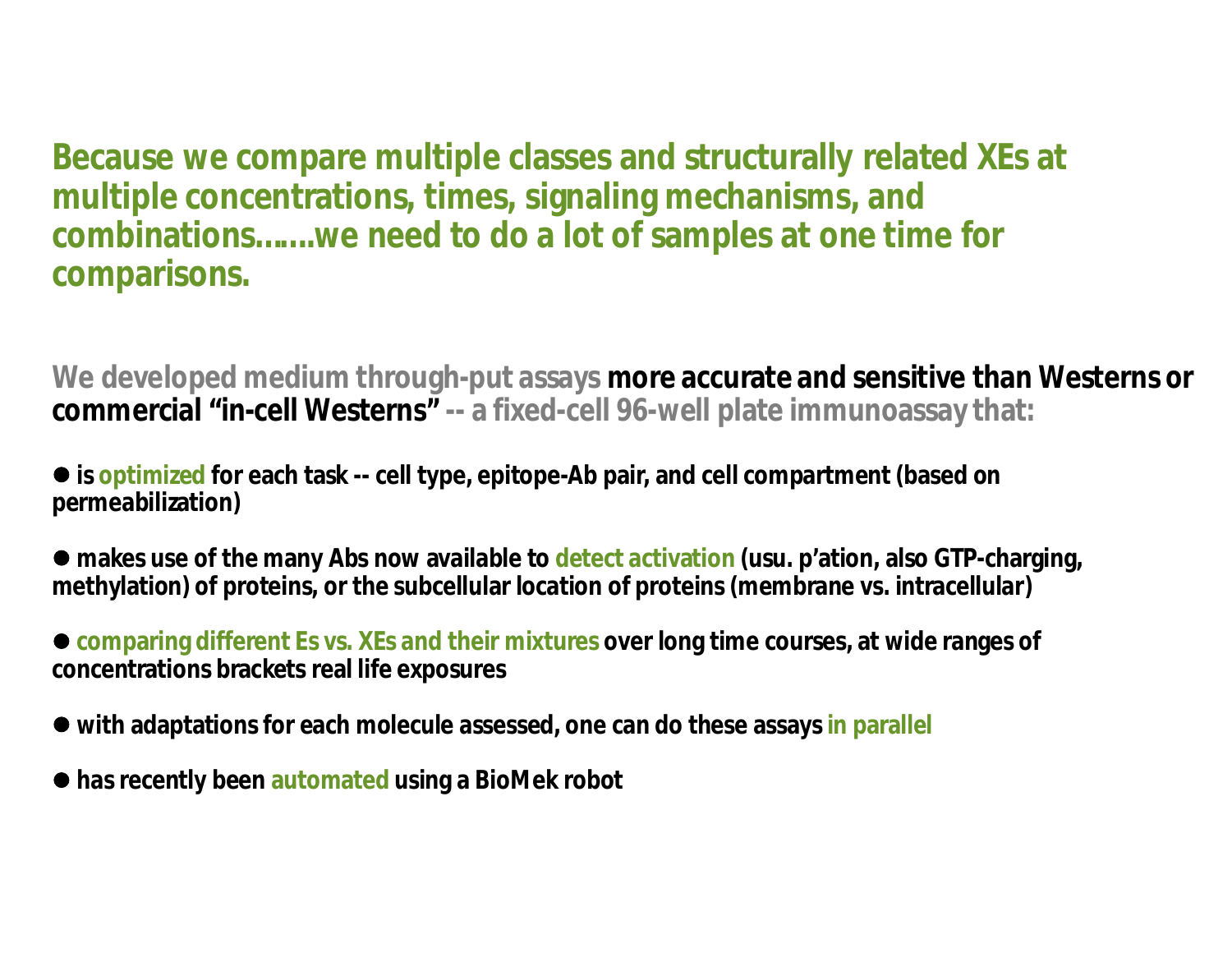**We use an assay of receptors and signaling responses on fixed cells growing in small wells of a plastic culture plate -- specialized immuno-assays for quantitation of membrane vs. intracellular proteins, their trafficking, and their activation state.**





- **-- unpermeabilized measures membrane proteins**
- **-- permeabilized (with detergent) measures intracellular proteins**



**Incubate with 1°Ab (have used it for various ERs, DAT, pMAPKs & other kinases, p-cell cycle proteins, and p-transcription factors, GTP-G proteins, and methylenzymes in many different cell types)**

**Incubate with biotinylated 2° Ab; avidin-conjugated alkaline phosphatase**

Incubate with  $pNpp \rightarrow \rightarrow pNp$  at 37° in dark, & read at 405 nm  $\rightarrow$  Ag quantitation



**Wash off reagents**

**Stain with 0.1% crystal violet, wash, extract, read at 562 nM**  $\rightarrow$  **cell number (normalization for each well)**